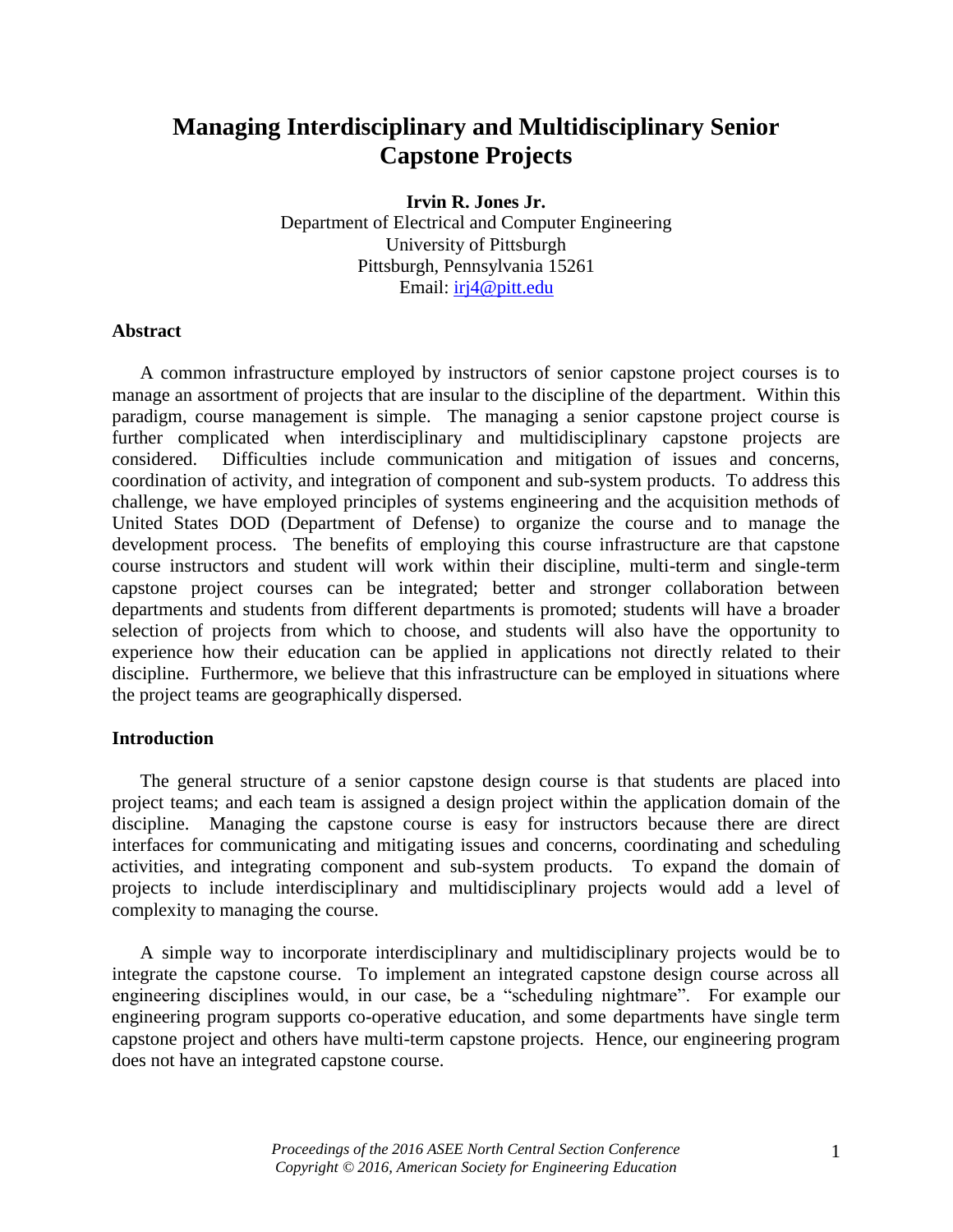This paper proposes and demonstrates an organization and infrastructure for senior capstone courses such that the course can incorporate interdisciplinary and multidisciplinary projects and not necessarily be an integrated capstone course. The course paradigm integrates aspects of systems engineering and DOD acquisitions processes to address the communication, coordination, and integration challenges. What follows is a synthesis of processes.

### **Systems Engineering**

Systems Engineering<sup>1,2</sup> is an interdisciplinary approach and a means to enable the realization of successful systems. It focuses on defining customer needs and required functionality early in the development cycle, documenting requirements, and then proceeding with design synthesis and system validation while considering the complete problem. The "complete problem" entails operation, performance, cost and schedule, test, manufacturing, training and support, and disposal. Figure 1 shows the lifecycle of a system<sup>3</sup>. You can summarize the system lifecycle as the concurrent processes in effect during the "life" and "death" of a system.



Figure 1. System Lifecycle.

(The darker color gradient indicates a higher intensity of process activity.)

Systems Engineering integrates all the disciplines and specialty groups into a team effort forming a structured development process that proceeds from concept to production to operation to phase-out and disposal. Systems Engineering considers both the business and the technical needs of all customers with the goal of providing a quality product that meets the user needs.

The utility of systems engineering in the context of interdisciplinary and multidisciplinary projects is that the issues and concerns of all parties (e.g. instructors, customers, students, and departments) are addressed at the beginning and throughout the duration of the project. This has proved to increase the quality of the end product.

#### **DOD Acquisition Process**

The Department of Defense (DOD) acquisition process<sup>4</sup> is summarized in Figure 2. An important aspect of note regarding this process is that the DOD is not a company and therefore, all acquisitions are contracted out to publicly and privately owned companies. The DOD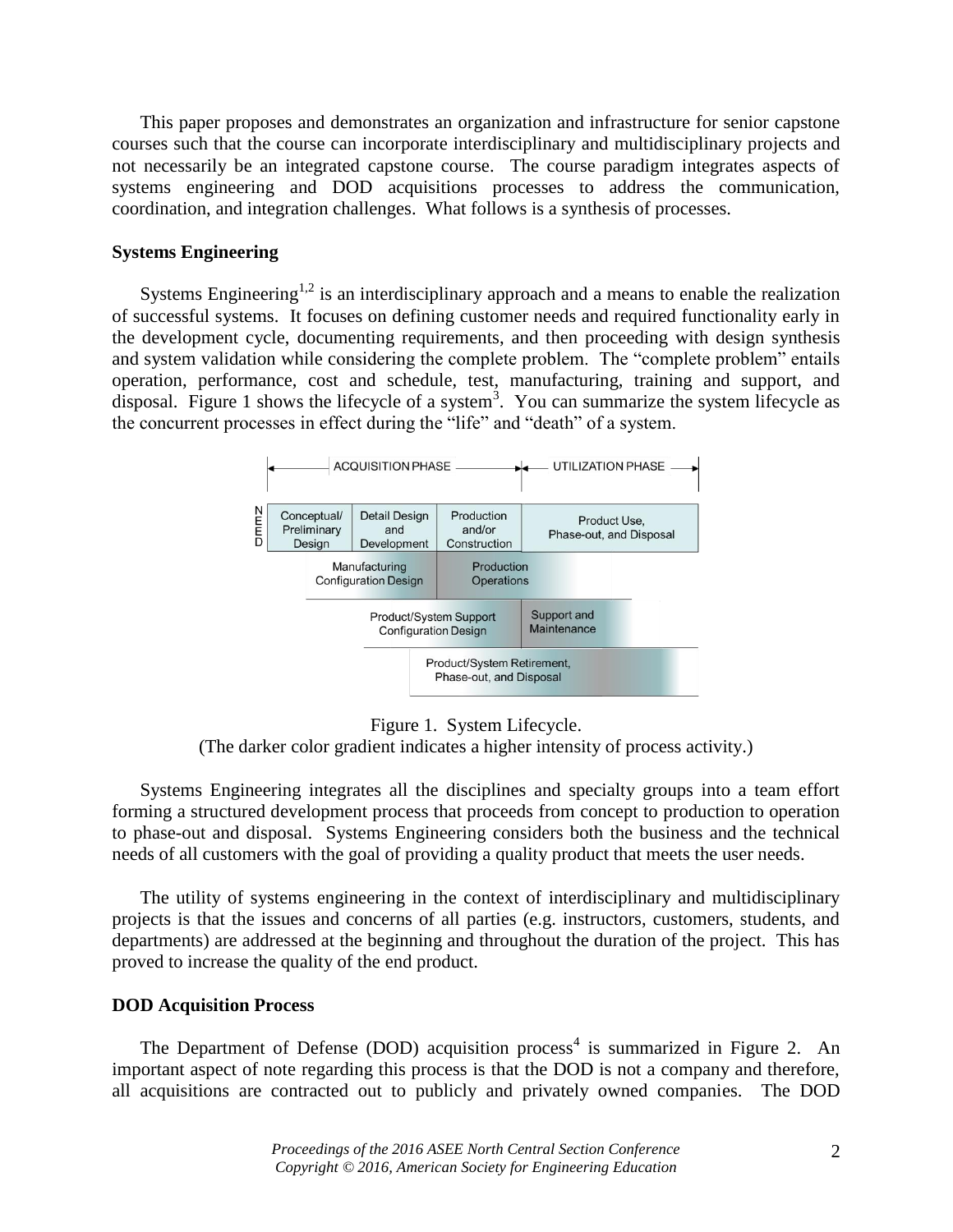employs teams system engineers to ensure that the needs of the DOD are satisfied and to manage the development process. This process has been incorporated into the infrastructure of the senior capstone course.



Figure 2. System Lifecycle Acquisition Process

Points A, B, and C atop the figure are acquisition milestones. These are critical points in the acquisition process were reviews of the project are done and important management decisions are made. The milestones are defined as:

- A All key performance parameters (KPPs) of the system have been identified in clear, comprehensive, and concise terms that are understandable to the users of the system.
- B The major system-level requirements (including all KPPs) are defined sufficiently to provide a stable basis for development through initial operational capability (IOC, i.e. prototype development).
- C The system has demonstrated acceptable performance in developmental test and evaluation, and in operational assessment; there are no manufacturing risks. Pre-production models of the system can begin.

The importance of the DOD Acquisition process to the organization of our senior capstone course is that like the DOD, the capstone course instructors are not the designers and implementers of the project. Those tasks are sub-contracted out to the design teams of students. And, like the DOD, capstone course instructors desire product of high quality because course assessment, and degree program accreditation is closely coupled to capstone course outcomes.

### **Engineering Process Models**

A common engineering process model is the Waterfall model<sup>3</sup>. The waterfall model is a sequential process of requirements definition, specification, design, implementation, test, and maintenance. The waterfall model is a systematic and linear process. The practicality of using the waterfall model to manage interdisciplinary and multidisciplinary projects is bad due to greater risk in producing a low quality product. In this paradigm, developing a system can be a long, painstaking process that will not yield a working version of the product until late in the process, which delays testing.

The Spiral process model<sup>3</sup> combines the idea of iterative development with the systematic, controlled aspects of the waterfall model. The spiral model is a combination of the waterfall model and an iterative development process model. It allows for incremental releases of the product, or incremental refinement through each iteration of the process "spiral". The spiral process model reduces risk. The spiral process model is also impractical for our purpose due to increased development time and development cost.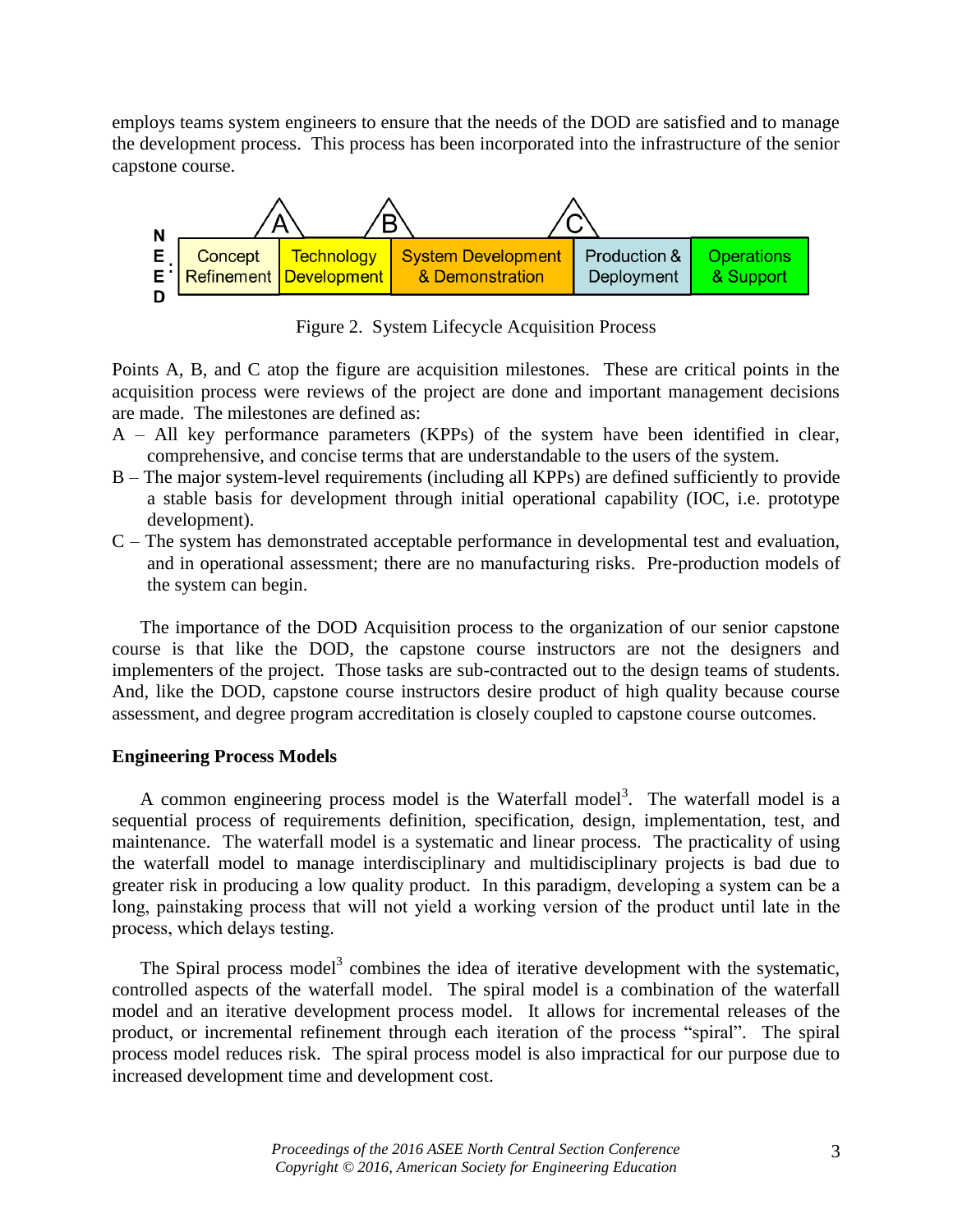A compromise between the Waterfall and Spiral process models is the Vee process model $4$ . Shown in Figure 3, the Vee process model is a modified waterfall process model that reduces risk through decomposition, test, and integration of the system.



Figure 3 Vee Process Model

The Vee process model is applied at all levels in the hierarchical decomposition of the system. At the top-level, the system is decomposed to the granularity of a sub-system or component that can be implemented within a specific discipline. At the discipline-level of decomposition, the Vee process is the way design teams decompose the project into tasks for individual members

## **Capstone Course Organization and Infrastructure**

The organizational structure of our capstone course models the Vee process model. The organizational structure facilitates a functional decomposition of a system to the granularity of a sub-system or component that can be developed within a single discipline. The person or organization at the top of the system hierarchy is responsible for defining the system requirements, decomposing the system into sub-systems and components, allocating system requirements to sub-systems, and developing the test and verification strategy for integrating the components and sub-systems of the system. It does not matter if the project is insular to a particular discipline, interdisciplinary, or multidisciplinary; the granularity constraint on the decomposition of the system ensures that all assigned design tasks are within the capabilities of the discipline.

The capstone course infrastructure that supports the organizational structure requires specific roles and responsibilities for instructors, project design teams (the students), project customers, project supervisors, department faculty and staff.

Course Instructors: Capstone instructors are process managers for the senior design teams. Course instructors are responsible for capstone project approval, assigning projects to design teams, instructing and guiding design teams through the design process, and mitigating conflict between customers and design teams. (Comment regarding project approval – Capstone projects must be an "engineering" project focusing on the design of a system; whereas a "research" project focuses on learning about the system. To properly engineer a system, quantitative requirements and constraints of the system must have known values. The design process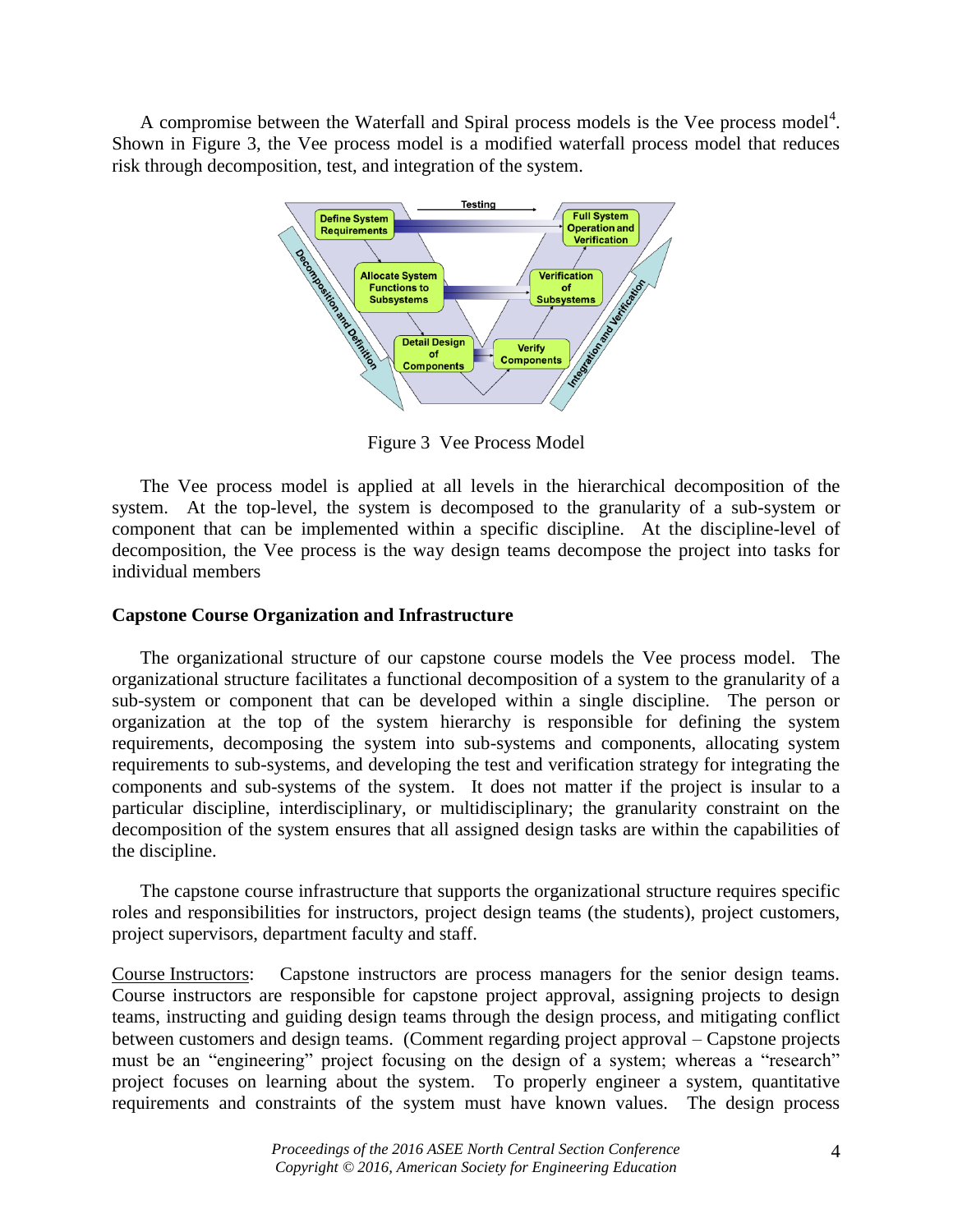requires a certain amount of research to determine some attributes of the system. The course instructor must determine whether amount of research associated with a project is too substantial to qualify the project as an engineering project.)

Project Design Teams: Team members will collaborate to perform the dutiess of the system engineer and the development engineers for a particular project. Each team is responsible for completing their design project, which entails achieving the milestones outlined in the DOD acquisition process (Figure 2). Each team must develop a set of functional requirements for the project and have these requirement approved by the customer of the project (milestone A). The team will then work towards achieving milestone B which entails feasibility analysis of possible design concepts reaching a recommended solution for the project. The project is complete when the design team has achieved milestone C.

Project Customers, Sponsors, and/or Supervisors: The customer/sponsor for the project defines the project needs and is the owner of the system. The supervisor is the person at the top of the system hierarchy who has global knowledge of the system. The supervisor functions as a consultant to the design teams providing clarification and guidance. In some instances, the customer, sponsor, and supervisor are the same person. Sources for capstone projects are engineering faculty and research staff, industry partners, and student proposed projects that are sponsored by engineering faculty, engineering research staff, or an industry partner.

Department Faculty and Staff: Department faculty and staff serve as content experts (consultants) and process facilitators (e.g. ordering parts, access and use of CAD tools).

# **Managing Senor Capstone Projects and Its Challenges**

In preparing to teach this course, a solicitation for discipline specific (in this case, (ECE) Electrical and Computer Engineering) design projects was sent to all faculty, administrators, directors, researchers and industry partners in the School of Engineering. The solicitation requested a title and description of the project, the project deliverables, and the names and contact information of the sponsors (i.e. the customer). Students are permitted to propose capstone projects. Student project proposals must have faculty or industry partner as a sponsor. Note that the solicitation requested "ECE" projects. Therefore, all interdisciplinary and multidisciplinary projects have been decomposed by the sponsor into discipline specific components; and additionally, the path for integrating components into a larger system is also well defined.

The course instructor scrutinizes the proposals for design content and schedule. The proposed project must be a "design" project (as opposed to research). And for a single term project, the project must be completed by the end of the academic term. The course instructor must use their best judgement to eliminate research projects and to eliminate projects that cannot be completed in the scheduled time for the course. The challenge of differentiating research and design projects is that research projects have unknown/undefined parameters and design projects have known/defined parameters. It is the responsibility of the instructor to help ensure the success of the student taking the course by maintaining the focus of the course on design and development.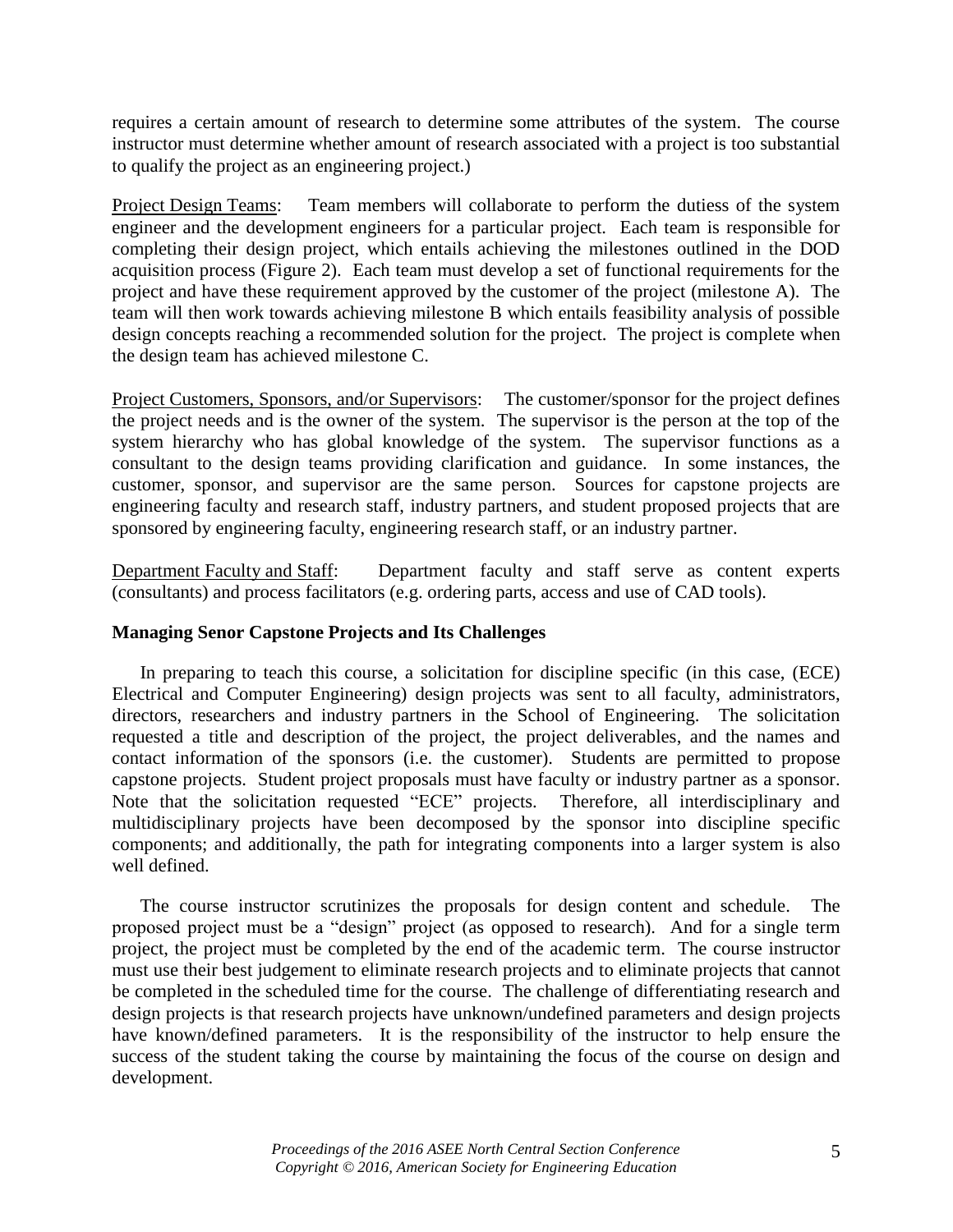The instructor forms design teams by assigning students to projects. The instructor then guides the design teams in completing their respective projects by helping each team achieve milestones A, B, and C of the DOD Acquisitions process (Figure 2). The design teams use systems engineering to manage their project assignment by following the Vee process model.

The first step in the design process is requirements generation. Each design team is responsible for communicating with their sponsor in order to (1) gain a deeper understanding of the assignment; (2) define and/or estimate unknown variables, parameters, and constraints of the system; (3) derive a set of requirements; and (4) reach an agreement with the sponsor on a set of requirements for the project. The requirements must be verified and validated (signed) by the sponsor. There are four types of requirements – behavior/performance, design constraint, production capability, and process compliance. The process of deriving a set of requirements, forces the design team to communicate with their sponsor. Completing the requirements specification demonstrates that the design team understands "what" they are doing and the sponsor knows what the expected results are before the design process begins. By having the sponsor verify and validate the requirements ensures that the sponsor's (i.e. the customer's) voice is heard and their desires are taken into account in the design of system. Validation of the requirements by the sponsor prevents the design team and the sponsor from making changes to the specification later in the project schedule. The vernacular term for this change behavior is "requirements creep", which leads to project failure in terms of cost overruns and delayed schedules. The challenge here is to get the design teams and sponsor to agree on a set of requirements. In instances where the design team and sponsor cannot agree on a set of requirements for the project, the instructor must step in as mediator. A validated set of requirements completes milestones A and B.

With a validated set of requirements, the design team is able to proceed with conceptual design. The design skills are tested by requiring each design team to derive three distinctly different, feasible solutions. Design team compare and evaluate their design alternatives and recommend a solution for implementation. This process is summarized in the conceptual design review presentation. Each team is scheduled for a conceptual design review. The class and project sponsors participate in the review. After the conceptual design review, project teams must efficiently and effectively manage their time in order to complete the development of their solution by the scheduled due date. At this time, other than technical assistance and project status reports, there is little communication with the sponsor.

# **Example Project: Development of a Sonotubometry Test System<sup>5</sup>**

This project was completed by following the process described in the previous section. This was the first attempt at applying this process. This project was a single term (15 week) project. Below are excerpts taken from the final report showing the results following each stage of the development process.

Introduction: In developing a Sonotubometry test system, we were asked to create a system that could be used to test a person's Eustachian tube using off-the-shelf parts to make a probe and send white noise through a person's naris, or nasal opening to a sensor in ear muffs. The system uses a LabView-based environment. The purpose of this project was to be able to develop the product as well as form communication between two mechanical engineers and two electrical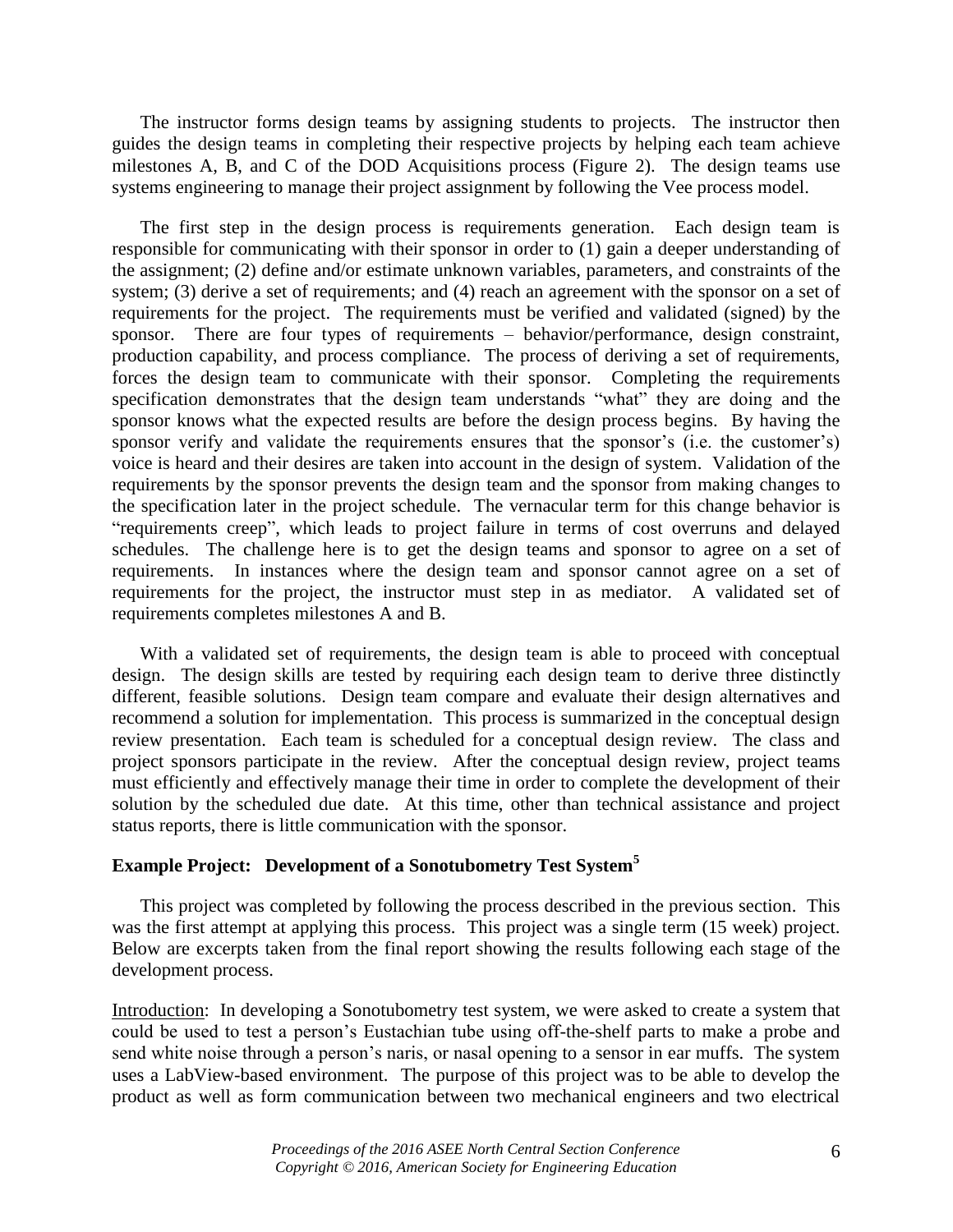engineers. The system requirements, which will be listed in the future, state rules that the test system has to abide by. Other items shown in the report will be the conceptual designs used for the electrical side, showing the programs that were considered in the experimentation, the feasibility tests and risk management in order to choose the optimal developing program and our final design as well as how we verified and tested it.

System Requirements (Weeks  $1 - 3$ ): The requirements for developing a Sonotubometry test system are to enhance a sound-based testing system currently used to characterize Eustachian tube (ET) and middle ear pressure regulation. A central focus will be to examine methods to extend the capabilities of the probe signal and output signal characterization. As this will be a joint effort between students from MEMS and EE, there are four specific aims that were necessary to follow:

- 1. Assess the functionality of the current test system and identify potential drivers for improvement
- 2. Identify and order "off-the-shelf" hardware components that can be assembled to complement the existing laboratory configuration
- 3. Develop a LabView-based (or equivalent) programming environment to drive the operation of a typical test protocol
- 4. Perform a series of validation tests to correlate with legacy data

The main focus of these requirements was to keep the experiment in line with what the UPMC lab was expecting. As a follow up to these aims to follow, the following are the four deliverables that were asked of the students:

- 1. An assembled hardware-based test system
- 2. LabView-based management, control and data collection system
- 3. Supporting calibration and validation documentation based on sample tests
- 4. Suggestions to extend the functionality of the system

These deliverables will produce a complete testing solution tailored to examine ET function to be used in an active clinical laboratory

Conceptual Design, Feasibility Study (Week 6). In considerations for the design, the system should have a simple user interface as well as properly complete the requirements. The system should be able to emit white noise, record, perform a fast Fourier transform (FFT), and emit a found noise from the transform. In order to narrow down the wide array of programs that fell under this category, we picked the programs that we were most familiar with: MATLAB, LabView, and Python.

Table 1 below shows the design matrix that was used in order to compare the programs in a simple manner. The table puts numbers to the factors we used in order to choose a program. The higher the number is, the better the program is. This shows that our design is weighted more toward availability, with the interface, application compatibility, and code ease weighted less, respectively.

Finally, each of the three different designs were given a 1, 2, or 3, with a higher value meaning it is very favored and a lower value meaning it is less favored. It should be noted that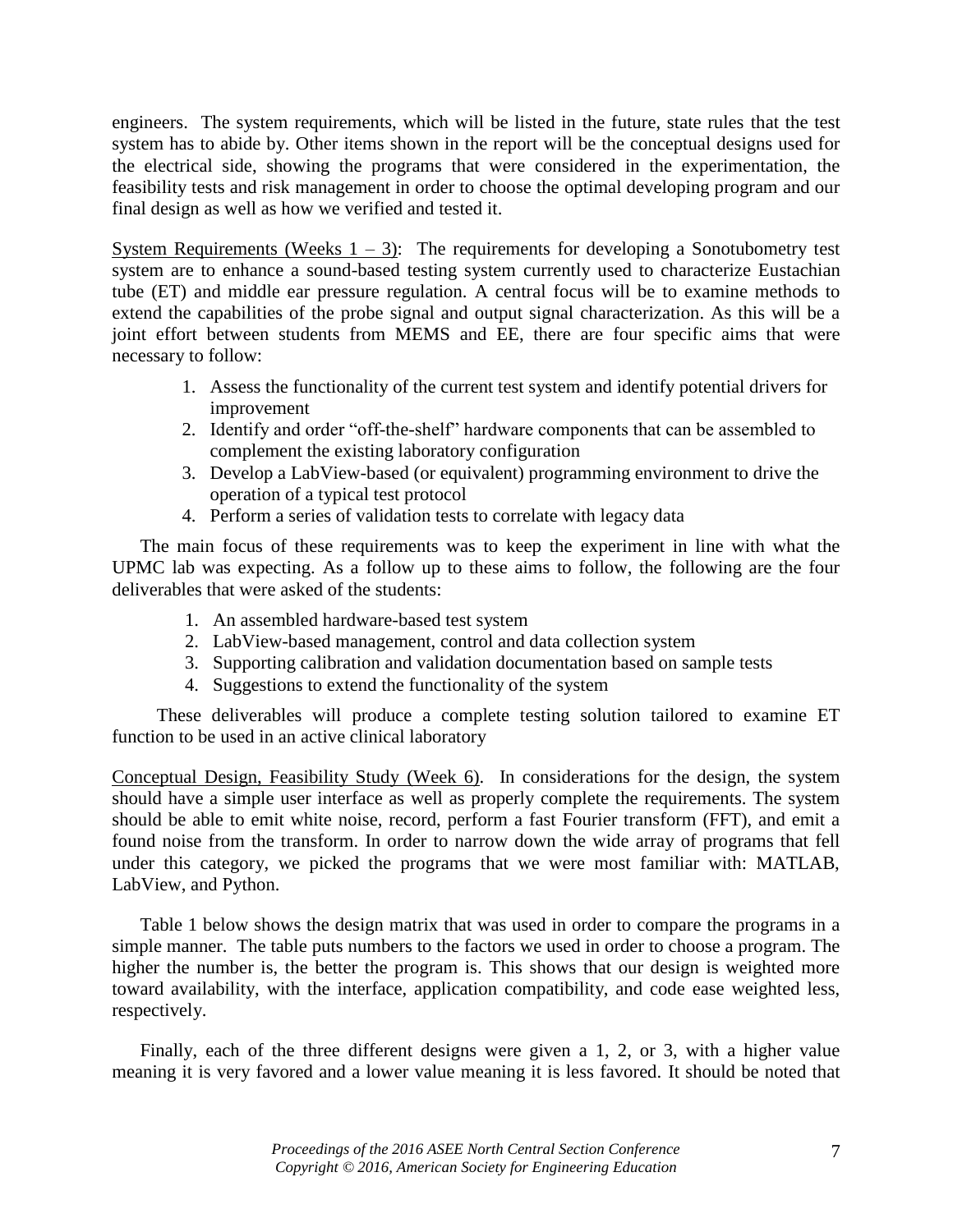each of the values were able to be repeated in our choice, meaning the values of one did not depend on the values of another.

|               | Programming<br>availability<br>4                                | <b>Hardware/Software</b><br><b>Interface</b><br>3                            | <b>Ease to</b><br>Code<br>$\mathbf{1}$                                              | Compatibility<br>with Application<br>2                                                | <b>Total</b>      |
|---------------|-----------------------------------------------------------------|------------------------------------------------------------------------------|-------------------------------------------------------------------------------------|---------------------------------------------------------------------------------------|-------------------|
| LabView       | Available at<br>basement<br>computers<br>$3x4=12$               | NI has a lot of<br>hardware available<br>relevant to the project<br>$3x3=9$  | Would need to<br>be reminded<br>on parts of<br>coding to be<br>up to par<br>$2x1=2$ | Very compatible,<br>recommended to<br>us for use,<br>customer<br>preferred<br>$3x2=6$ | $12+9+2+6=$<br>29 |
| <b>MATLAB</b> | Available at<br>every computer<br>at the university<br>$3x4=12$ | Has hardware<br>available, but not<br>familiar with its use<br>$2x3=6$       | Well rounded<br>in MATLAB<br>$3x1=3$                                                | Has commands<br>that can complete<br>our desired end<br>product<br>$2x2=4$            | $12+6+3+4=$<br>25 |
| <b>Python</b> | Available at<br>basement<br>computers<br>$3x4=12$               | Works with<br>hardware, but better<br>programs for<br>interfacing<br>$2x3=6$ | Both users not<br>well equipped<br>to use<br>$1x1=1$                                | Has commands<br>that can complete<br>our desired end<br>product<br>$2x2=4$            | $12+6+1+4=$<br>23 |

### Table 1: Feasibility Matrix

In order to view how the choice was made, each block not only displays the numbers chosen for the specific program, but they are also elaborated on. This gives more contexts to the numbers chosen rather than depending on only a number to make the choice.

Summary (Project Completion – Week 14): The development of a generalized sonotubometry test system will assist UPMC clinicians in their research of middle ear disease. By removing numerous parts and utilizing off the shelf components, a new system was constructed. The completed headset is now one integrated system with the nasal cavity probe and the ear muffs connected together. Sound transmission is improved thanks to the elliptical chamber holding the signal probe that sends the signal through the Eustachian Tube.

Redesigning the signal characteristics and signal processing of those signals was also improved. The white noise characteristics have improved and the software to accomplish this has been improved. All of the external parts being utilized in the old system have been completely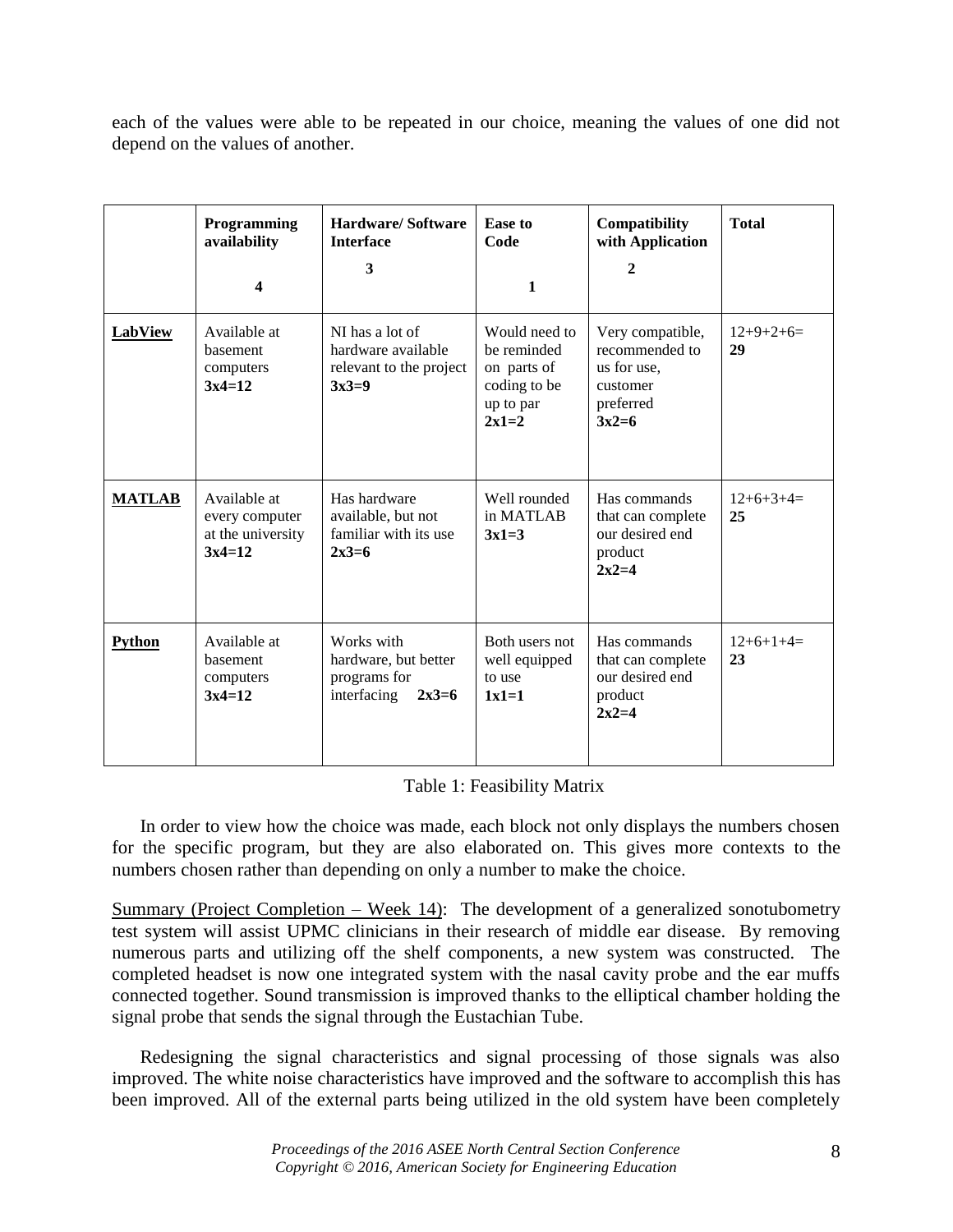removed. The new streamlined system allows for less maintenance and a lower probability for problems to arise. The beauties of using very few components that are defined as "off the shelf", parts are that the parts can be replaced easily and removes the numerous steps of cooperation in the system. In conclusion, the new test system will give the UPMC clinicians something to work with when moving forward to completing the entire system.

### **Course Grading and Assessment**

Each design team must write a report to document the activities and deliverables of their project. A copy of the report is given to the sponsor and to the course instructor. The course grade for each student is based on a qualitative assessment of the project and peer evaluations of each student's performance. The qualitative assessment of the project consists of a questionnaire completed by the sponsor. The questionnaire asks the sponsor to (1) verify whether or not the developed solution was either deficient in meeting, fulfilled, or exceeded the design requirements and (2) give an overall rating of the quality of the implementation.

The peer evaluation is done within each project team. Each member of the design team anonymously evaluates the performance of their teammates. The sponsor assessment and the peer evaluation are given to the instructor. The instructor assigns the course grade based on the peer evaluation and sponsor assessment of the project. For the Sonotubometry project, the students received 'A' grades because the sponsor was very satisfied with the results and highly praised the efforts of the design team.

### **Summary**

What we have shown is an organization and infrastructure for a senior capstone project course that facilitates ease in the management of interdisciplinary and multidisciplinary projects. The course organization and infrastructure incorporates aspects of systems engineering, DOD acquisition process, and the Vee process model to create an environment whereby project teams from different disciplines can easily collaborate on an engineering project. Within this environment the project (referred to as the system) is decomposed by the sponsor to the granularity of a sub-system or component that can be designed and implemented within a single discipline. Project teams within a particular discipline, further decompose the sub-system or component into design tasks for each member of the team. Project teams are responsible for the development of their component of the system. The sponsor for the project is responsible for the specification of the system, the decomposition of the system to discipline domains, and the integration and test of the products of the design teams.

A key aspect to the success of this methodology is the application of systems engineering design process. The systems engineering design process is generic to all engineering disciplines. Systems engineering facilitated functional decomposition of a system into components that could be designed and developed within a specific discipline. The systems engineering process model created a communication infrastructure whereby communication and collaboration between disciplines is done in the early stages (design phase) of the system development process and towards the end (integration phase) of the system development process. This allows disciplinary teams to work independently of one another through the development phase of the project. Furthermore, we believe that since our senior capstone course mimics the DOD acquisitions